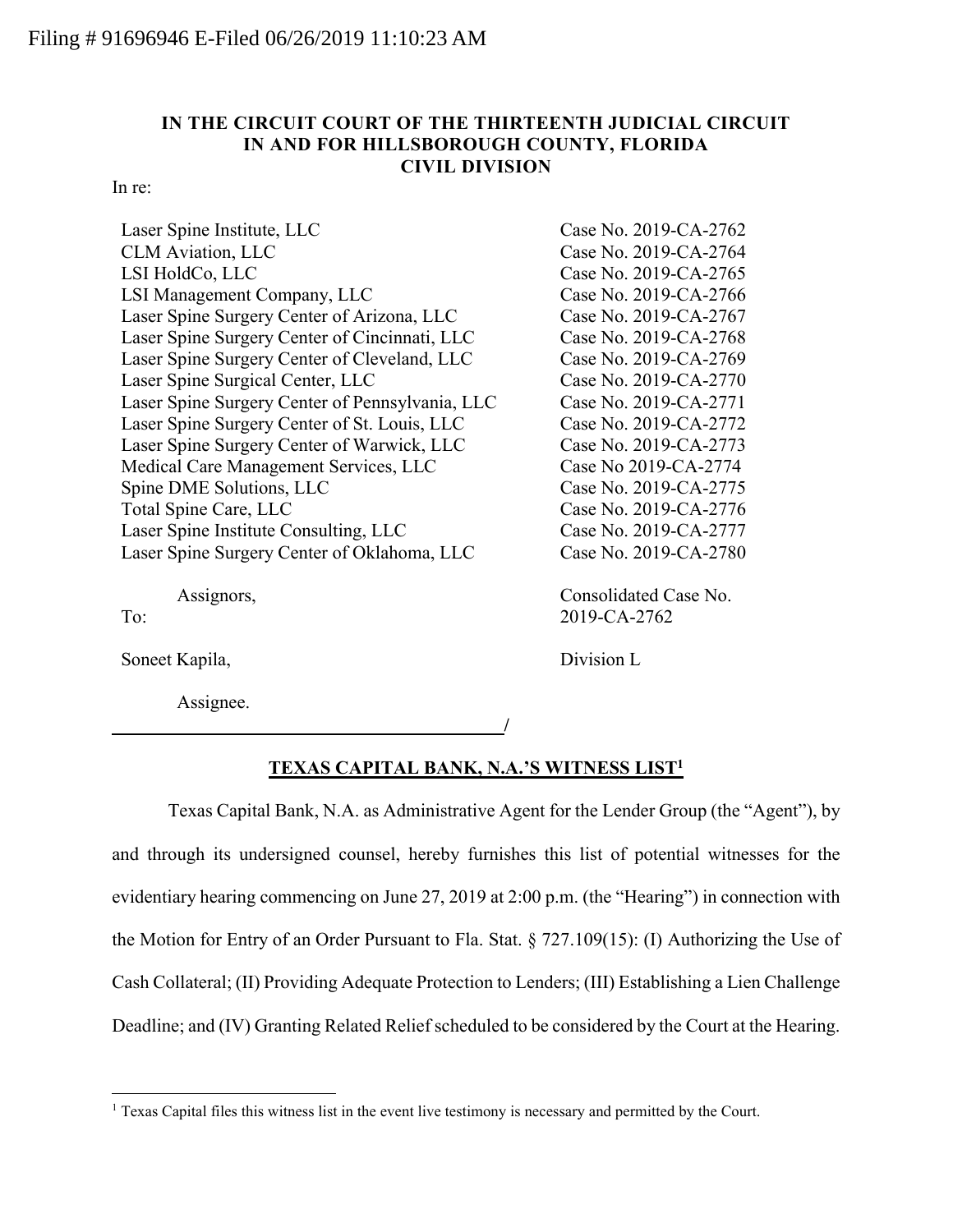- 1. Any witness identified on any witness list filed by any other party.
- 2. Rebuttal witnesses as necessary.

The Agent reserves the right to cross-examine any witness called by any other party and to

supplement or amend this witness list.

Dated: June 26, 2019

*/s/ Stephanie C. Lieb* STEPHANIE C. LIEB, ESQ. Florida Bar No.: 0031806 slieb@trenam.com LARA R. FERNANDEZ, ESQ. Florida Bar No.: 0088500 [lfernandez@trenam.com](mailto:lfernandez@trenam.com) TRENAM, KEMKER, SCHARF, BARKIN, FRYE, O'NEILL & MULLIS, P.A. 101 E. Kennedy Boulevard, Suite 2700 Tampa, FL 33602 Tel: (813) 223-7474

And

Ryan E. Manns, Esquire (Admitted pro hac vice) Texas Bar No.: 24041391 [ryan.manns@nortonrosefulbright.com](mailto:ryan.manns@nortonrosefulbright.com) Toby L. Gerber, Esquire (Admitted pro hac vice) Texas Bar No.: 07813700 [toby.gerber@nortonrosefulbright.com](mailto:toby.gerber@nortonrosefulbright.com) Norton Rose Fulbright 2200 Ross Avenue Dallas, TX 75201-7932 Tel: (214) 855-8000

*Attorneys for Texas Capital Bank, National Association, administrative agent for the lender group*